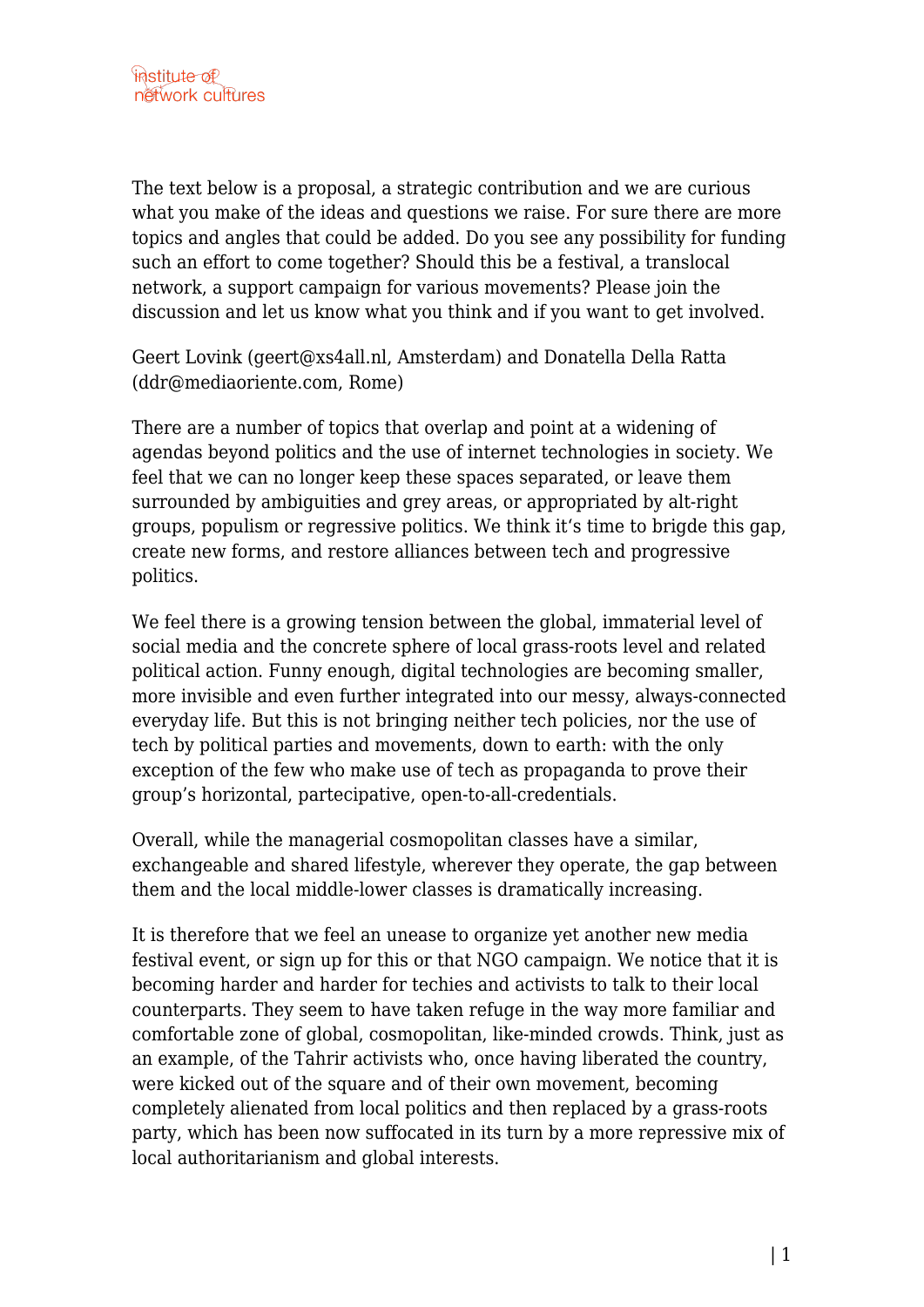The tension between the fascination for the global language of the immaterial sphere with its 'planetary computation', and the particularities of the local and its idiosyncratic culture, manifests itself as a growing gap not only in the domain of finance and economics, but also in circles of technology experts and media activists who are increasingly becoming cosmopolitan and detached from local communities and struggles.

In the past, there was an alternative to broadcast media: it was to switch them off. This was easily accomplished by those who wished to silence the noise, and did not result in social isolation or disconnection. But networked media do not offer this ancient privilege, as signing off from social networking platforms translates into social suicide.

Today television, and broadcast media in general, do no longer have the strength to generate new political formations as they used to do in the past. They rather just remediate content from social networking platforms. The social spectacular at the time of Web 2.0 is peer-produced and generated by individuals who are at the same time victims and perpetrators of their own (networked) frustration and anger. This logic is reproduced in every domain, including that of politics, where people have to be co-producers and no longer can just absorb messages and content dictated by the mass spectacular. Political participation in the social spectacular is understood as a process of continuous remediation of inputs and messages that is undertaken by each of us, weather willing or not. Because we are our own re-mediators and no longer enjoy being remediated by broadcast media participation becomes exhausting. It no longer translates into political action, but stays relegated in the domain of endless remediation.

There is a crisis of representation on both the levels of politics and aesthetics. Even though it was evident in visual culture a long time ago, this is only now becoming apparent in the domain of politics. What does democracy mean in the absence of representation? Can democracy exist without mediation? The dream of direct democracy emerges at a time of even more complex bureaucracy, lengthy negotiations and long procedures in which a multitude of different interests are being brought together in a shady procedure, dominated by consultants, marketing and deal making behind closed doors.

Social media offers a device for collective fantasy that some call 'direct democracy'. This political culture has been generated by images that long time ago have abandoned their representative function. Images that no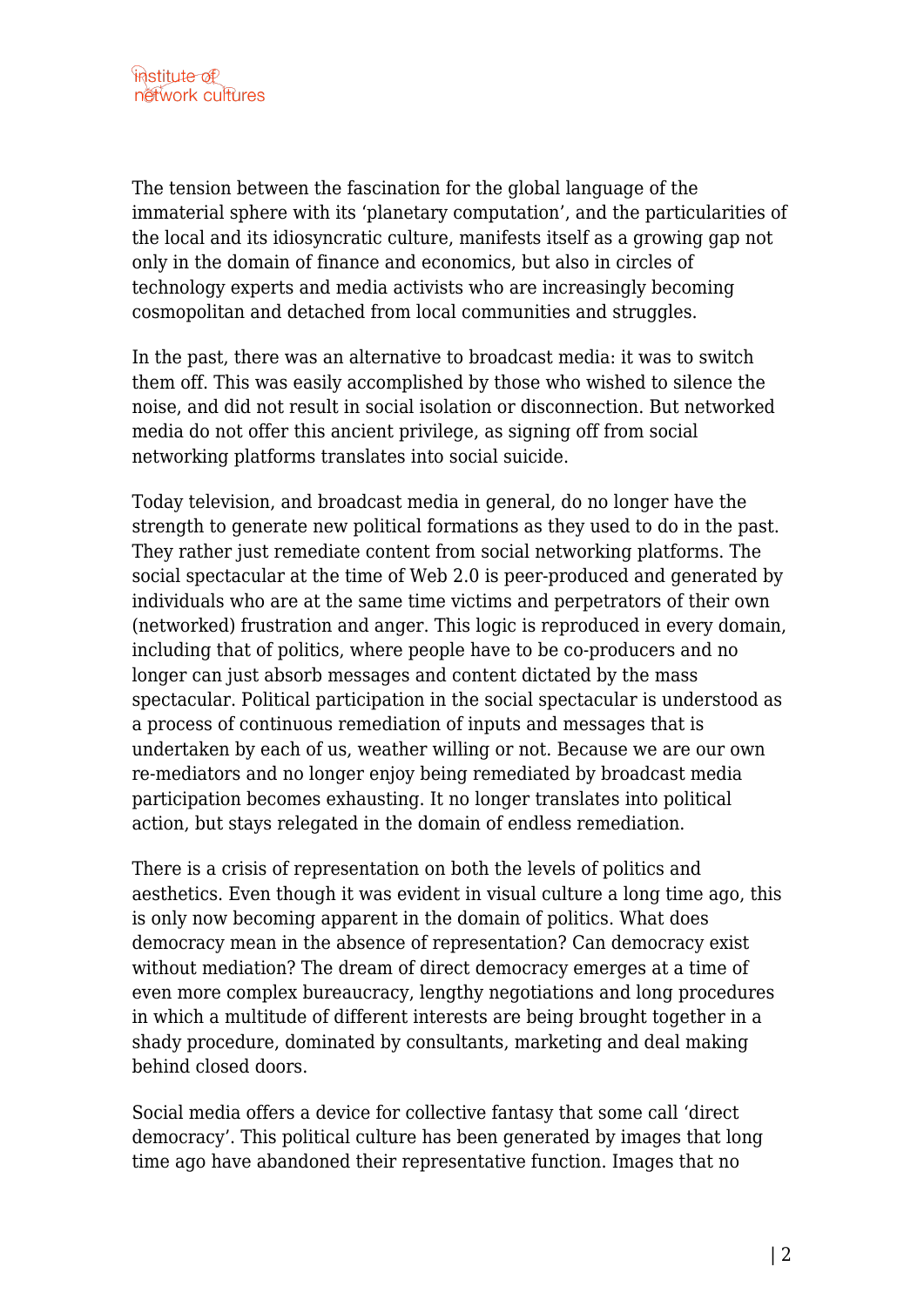longer inhabit the domain of representation. We witness the birth of a new, enhanced reality that no longer refers to politics as a classic realm. Memes are transitional objects in this sense. Whereas politics still uses the written form, even in the social media world of Facebook and Twitter, we can expect that in the near future politics will, inevitably, take a visual shape. How is such an image-politics going to look like?

The arts have all but disappeared behind the hypertrophic realm of the visual. Everyone is a maker and is destined to output creative works, whether they like it or not. This is why art as a discipline has disappeared into each and every object and action, and the form of technique or technology. On parallel, there is a gradual withdrawal of the strategic importance of visual arts as a socially or politically meaningful (if not explosive) activity. The arts are not longer the golden gateway to resolve complex issues in society. This is a sad reality we can only start to deal with and mourn. This is why there are so few artworks that can convey, facilitate and amplify social and political issues. In response, artists have retrieved themselves into the safe realm of cosmopolitan networks in which their works circulate as empty signifiers. People are not following artists. The interpreters of our time are 'influencers', not artists. What's left for the few of them is the global art market, while a majority of them have been co-opted and retrained as precarious creative workers.

Our aim is to trigger a discussion on how to bring the two realms of tech and politics into dialogue again. We would like to achieve this by bringing together multiple forms of knowledge and practices, with people from different backgrounds and skills. We are ourselves not immune from the processes that we describe here. We are definitely experiencing these contradictory dynamics ourselves.

Proposed topics:

From Web 2.0 to Political Power

Italy's Five Star Movement started off as an individual blog. They like to call themselves 'the people of the networks' in critique of the classic political party model. Politics as a profession has always been their main target. The movement presents itself as a pro-active, everchanging entity which borrows the dynamics of the Web 2.0 using terms such as participatory democracy, horizontality, P2P, equal access. In contrast with this vocabulary, the actual organization of the movement was built around a personal blog (Beppe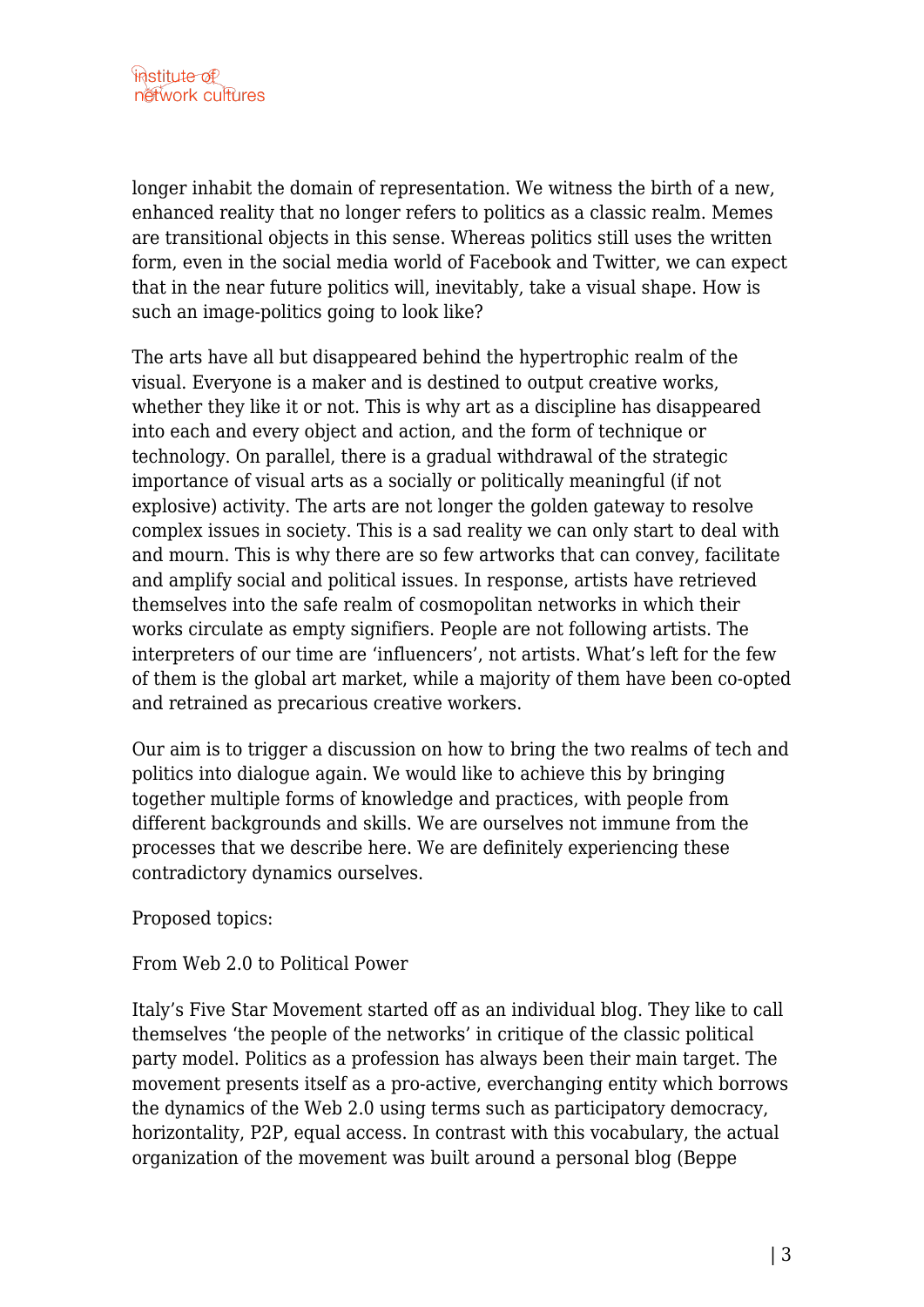Grillo's). Only an internal group of elite members was involved in the decision-making process (using the platform called Rousseau). At the same time Grillo travelled across the country and invested a lot of time and energy to build up a grass-roots structure, an activist base to support the movement. The secret of its success can be read as a combination of webbased networks and local grass-roots support.

In the previous decade, the left has lost a connection to both vital elements. It neither understood the organizational dimension of the internet, nor did it find ways to reinvent the relation to the local. What lessons are to be learned from the 'unconventional' way the right-wing populism in Europe has gained visibility and influence? Can the web element, the global and virtual one, and the very concrete grassroots level be combined for progressive politics? or is the 'glocal' mix only serving conservative agendas? How can social movements re-invent their relation to local interests? Has the left of today become an elitist group that only relies on its global, immaterial ties? If one would have to start all over again, would a Facebook group be the new blog à la Grillo, the tool to build a movement from scratch? Are social media platforms the best place to shape an organizational structure for a political movement? To build a new grass-roots movement one would need time. Do we have time in the real-time age? What are the arguments against taking a decade to build such a movement? Would another option be to renew connections between the political left and progressive grass-roots movements, such as refugees welcome, eco activism, commons-based initiatives and self-organized spaces?

## Beyond the Self: Towards Collective Action

Recent analyses of the online-self have produced two divergent readings. The first one concluded that the celebration of the self in social media resulted in a culture of isolated individualism, disorganized precarity, ultimately leading to mental stress, burn-out and depression: organized sadness. The other interpretation holds on to the older promise of the liberation of the self as a progressive value. Empowerment and selfdetermination should lead to more creativity, more diversity and new forms of socio-economic innovation. In both analyses, the focus is still on the individual.

Is this really the core question or, rather, ideology? Is there any space inside the online self for collective experiences? Can there be a plural self, or is it quintessentially a libertarian self-obsessed category? Is there any desire to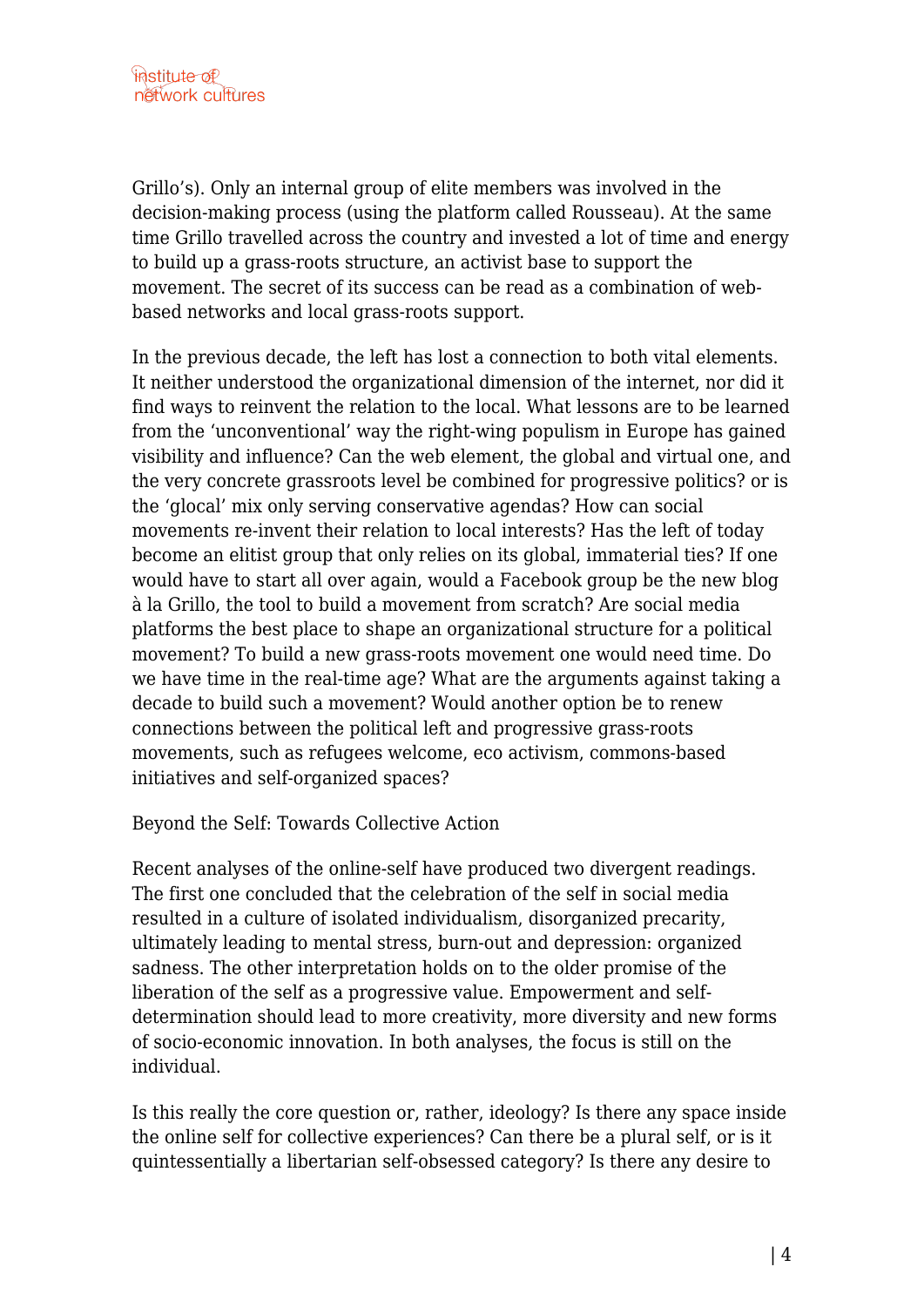overcome the self-referential ego land? Where can we find 'they', the once agonizing, desperate lonely souls that are ready to morph into another state? How can the scattered fragments ever come together? The 'festival' shows us a way out but how do we deal with such one-off events that have such a temporal and local quality? How do we build a continuity in this process? How do we re-invent a social glue that lasts?

The Social Media Question: Where are the Alternatives?

Facebook is perceived as the number one enemy, yet everyone keeps using it. The question is not whether to find a way out of Facebook as there's also Instagram, WhatsApp and the likes (not to mention Google). It is not an option for many of us to delete Facebook, as this leads to social isolation and cuts off short-term possibilities for events and campaigns to mobilize and inform potential publics. We need a post-colonial alternative as large parts of the world population heavily rely on Facebook because of a lack of physical spaces as alternatives where to meet up and discuss/conspire. To leave dominant social media platforms is therefore a white-men elitist choice. How can we develop alternatives for organizational purposes in the shadow of the platforms and then bring the outcomes there, using them exclusively for 'broadcast' purposes -as the critical mass of people is there? Can we undermine the social media business model by 'hacking' the platforms and exploiting or squatting them by producing the least amount of data?

In the meanwhile, can we develop a Five Year Plan to organize the mass exodus? Can open source still help us in this effort to develop alternatives, or has it proven to be too nerdy, too far away from people, several decades after these principles were first launched? Similar to the left, it has retrieved to co-working spaces, far away from the streets, and withdrawn in safe spaces where coding for code's sake has become a self-referential elitist activity. Apart from the usual re-appropriation of capital, such as Microsoft's latest acquisition of GitHub, what can we still expect from the geek class? Why are social media alternatives never on the agenda of the big hackers' meeting? Why are they solely focused on surveillance and privacy issues that are the quintessential expression of the neo-liberal self? Is there a way for the progressive tech community who is part of the creative industry-start-up logic to serve a collective political goal? Is the leak à la Wikileaks and Snowden the only possible political gesture?

The Ghosts of 2011 Protest Movements: Resurrection or Burial?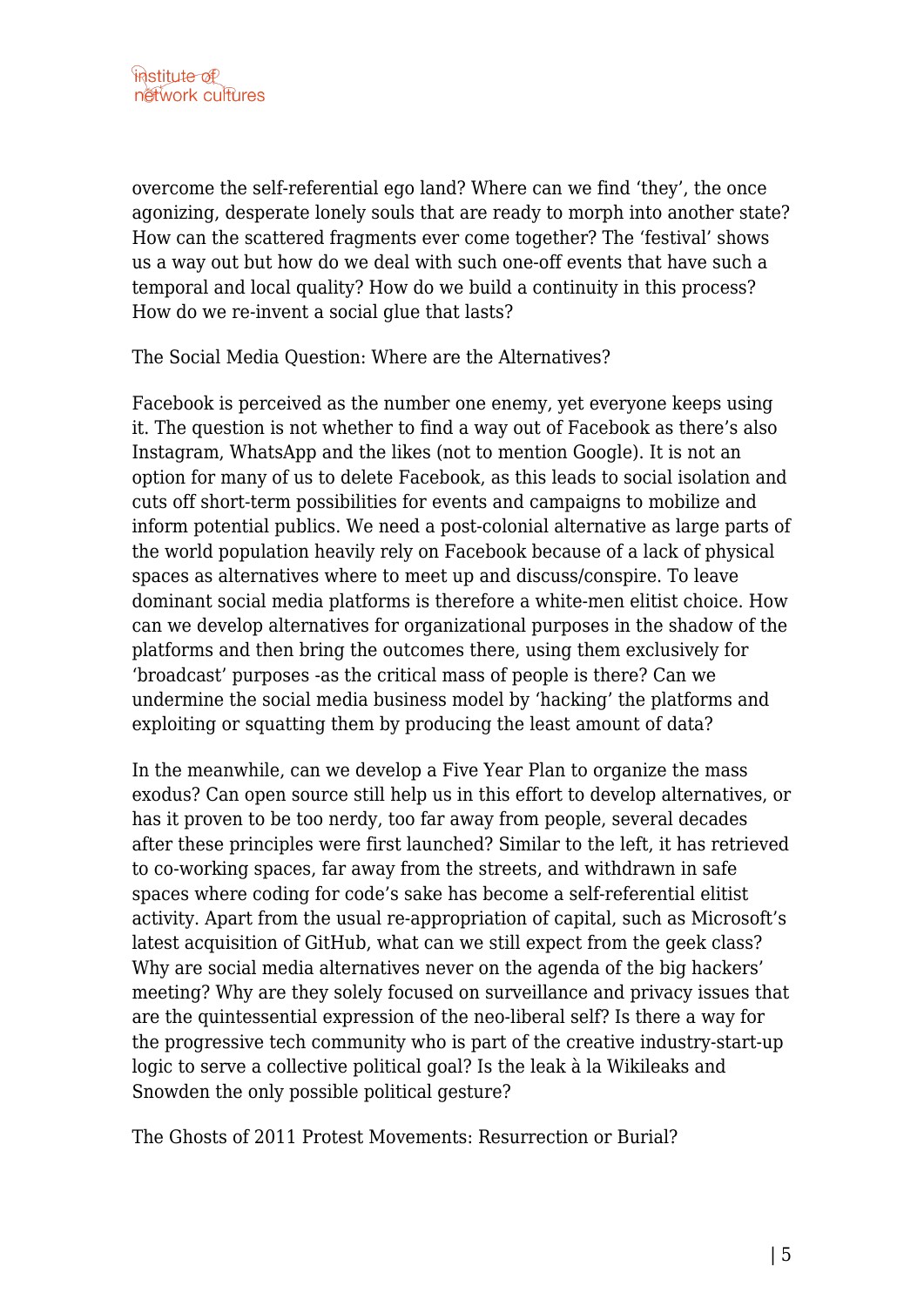There was a time when political movements seem to be on the rise. From the Arab world to the USA, from Greece to Spain, there was a celebration of grass-roots movements. Seven years have passed and the vital social energy seems to have completely vanished, either disappeared in complete silence or crushed into blood. Is there a residual potential of left-overs of the street festivals in Cairo and New York, or should we bury any hope? When we visit these places all we find is depression, expulsions, exile and fear. We witness a restauration of old regimes in an even harsher form, the rise of neo-liberal ideology: whether in the form of its authoritarian face or in its market features such as brands, shopping malls and online services that are the same across the globe, causing a numbing flatness and culture of indifference wherever we go, pushing people inside their houses. The appearance of the body in public space is carefully orchestrated and managed, both by authoritarian and market regimes, pushing people indoors, thereby preventing the potentially dangerous physical presence of bodies coming together. This results in the global state of depression and apathy, no matter where you are.

Can we preserve the 2011 images and make them alive again? Where are the activists? How can we catalyze the human potential that's left—if any? Instead of forgetting, how can we stage a serious discussion about what has happened, and step out of our isolation, out of the private spaces (on social media), reconvening again with our bodies? Is the occupation of spaces still working is a method and, if not, what could replace it? Can we use our imagination to find new strategies and tactics beyond those that have been tried out? Is the global connection of local struggles still possible—and desirable — or should we reconcile with small, fragmented clashes that, for the time being, do not resonate with events elsewhere? Is there anything happening in the first place, or are we blinded by our informational overload? Is it possible to find communalities in struggles?

## Future of Europe and the Polis Networks

Right-wing movements portray Europe as a bureaucratic monster that only claims more power and financial resources for itself. Progressive left regards it as a club of the few representing global industrial interests of banks and financial giants. How do we find a way to redefine Europe in other terms rather than within this limiting opposition? How do we reconcile the local element that we celebrate here, with transnational forms of solidarity? How do we bridge the macro with the micro, preventing that the macro becomes